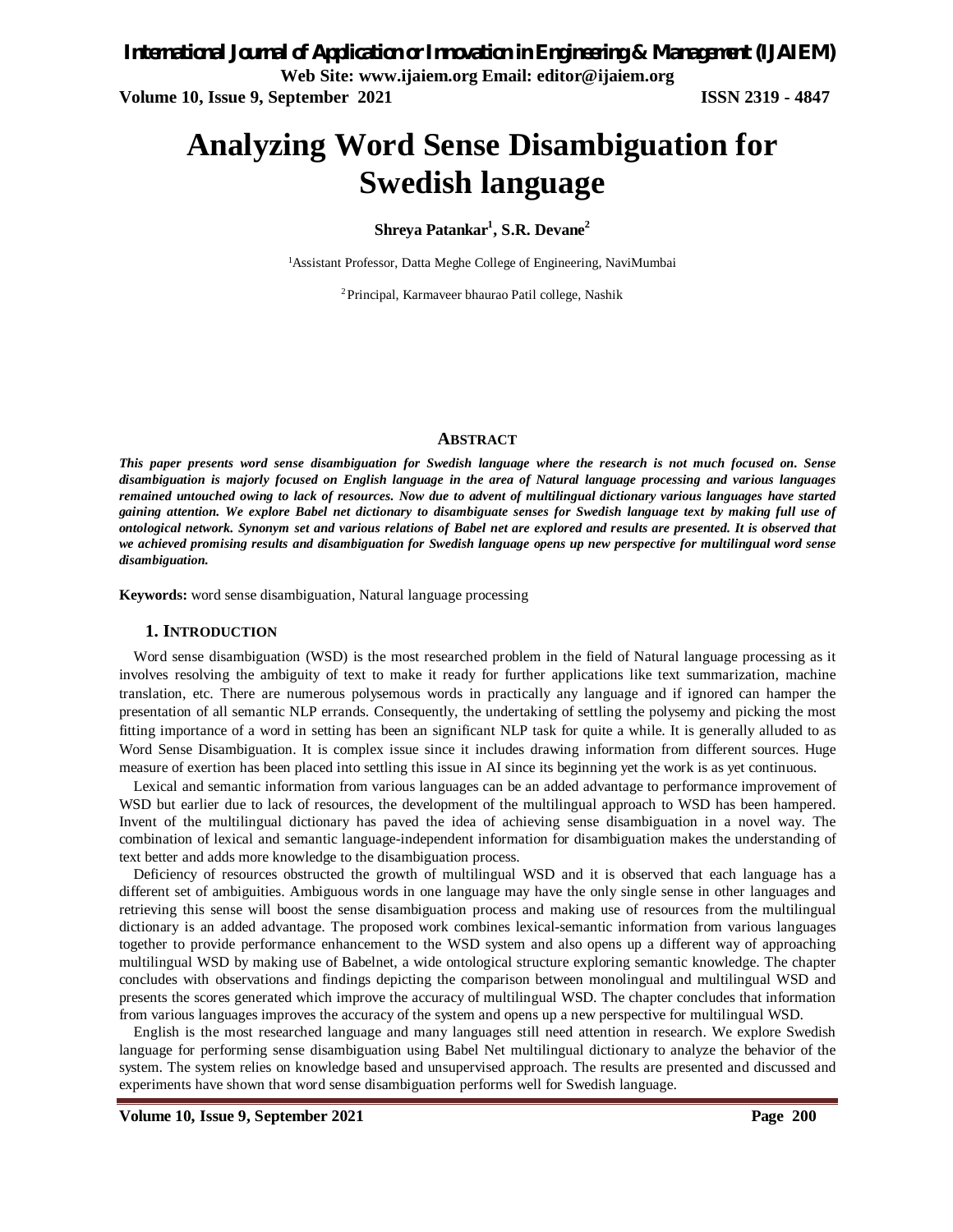**Volume 10, Issue 9, September 2021 ISSN 2319 - 4847** 

The paper is organized as follows. Section 2 presents the literature review which highlights the research work of various researchers, section 3 describes the proposed methodology used which includes working with Swedish language and making use of multilingual dictionary Babel net and the working of Word sense disambiguation engine. Section 4 focuses on results and discussions and section 5 sums up with conclusion.

#### **2. LITERATURE REVIEW**

The Knowledge-based approach is one of the approaches and fundamental concept of WSD. It makes use of external resources like a dictionary to perform sense disambiguation. Various algorithms which are part of the knowledge-based approach are discussed below. Lesk's algorithm also called as overlap approach [10] uses the dictionary definitions and the correct sense of the word in a given context is determined using the overlap between the definition of target words and the words of the current context. Tested on some short samples and news stories, the average accuracy observed was 50-60%. Banerjee *et al.* in [1] modified the original Lesk algorithm to include a richer knowledge base called Wordnet. They modified the original Lesk algorithm to take advantage of the strongly connected elements and relationship sets among synsets. The overall accuracy observed was 31.7% where 1374 of 4328 test instances were disambiguated correctly. Satisfactory performance of WSD is far from being achieved as this approach is dependent on a dictionary. Overlap based approached includes usage of dictionary for disambiguation and overlap between clue words from the context and dictionary definitions lack strong intersection as dictionary definitions are generally very small which lacks the distributional constraints of different word senses and leads to topic drift due to the wrong overlap.

The concept of selection preference or restrictions is best described by Philip Resnik in [2] and [3]. This approach used large corpora and models the selectional preferences of predicates by combining observed frequencies with knowledge about the semantic classes of their arguments and results achieved were 44% when tested on Brown corpus. The approach needs exhaustive knowledge base for disambiguation and if provided will boost the performance accuracy. Conceptual density approach using wordnet is proposed by Agirre *et al.* in [4] where the concept is to select a sense based on the relatedness of that word sense to the context. Measure of relatedness determines how close the concept represented by the word and concept represented by the context words are. It was tested on sense tagged version of brown corpus and the observed precision was 47.3%. The advantage is that it doesn't require tagged corpus but fails to capture strong clues provided by proper nouns in the context.

Random walks was worked by Agirre *et al.* and discussed in [5] which is a graph-based approach where a vertex is added for each possible sense of the word present in the context. Weighted edges are added to the graph-based on the semantic similarity and using the graph-based ranking algorithm, the score of each sense or vertex is retrieved and the vertex with the highest sense is selected as the winner sense. Weights capture the definition based semantic similarity and satisfactory accuracy was observed. The algorithm is portable, but the only requirement is the lexicon. The structured hierarchical semantic network was used to find the closeness between the words especially nouns to show how close the concept represented by word and concept represented by context words are. Algorithm fails to capture strong clues provided by proper nouns in the context. The approach to disambiguate senses was based on gloss expansion as discussed in [6] where additional information on ambiguous words are included in the context and provide a scoring method to resolve the ambiguity and 80.1% accuracy was observed when applied on TWA corpus.

The various knowledge-based approach discussed above is focussed more on English language and it was observed that very little work is reported on Indian languages to the best of our knowledge and a lot of research is still at the very basic level when it comes to Indian languages. Research has begun for Hindi language but still, more exposure is required. The research papers on Indian language WSD using knowledge-based approach were presented in [7-21]. Languages used were Punjabi and regional language Hindi and all the papers make use of wordnet and it is observed that knowledge-based approach are one of the good approaches to work for WSD as it doesn't require the burden of the corpus. It relies on external resources like wordnet or any lexicon which help in sense disambiguation. The drawbacks of this approach are that proper nouns are not part of the dictionary which results in topic drift and dictionary definitions are very small which results in the minimum overlap and poor accuracy.

The unsupervised approach works with plain raw text and is not dependent on labelled data. This approach divides the occurrence of the specific word into several classes to decide whether the occurrence of the word has the same sense or not. The most important task of this approach is to identify the sense clusters as the training is done on the raw corpus. The research papers on the unsupervised approach used for disambiguation are presented below.

Chaplot *et.al.* in [22] describes an unsupervised approach to WSD using sense dependency and selective dependency. This system was tested on SensEval-2, SensEval-3 mad SemEval 2007 for English all words dataset and this approach had outperformed many state-of-the-art systems. Navigli *et.al.* in [23] describes graph-based methods for unsupervised word sense disambiguation where they proposed a variety of measures that analyze the connectivity of graph structures,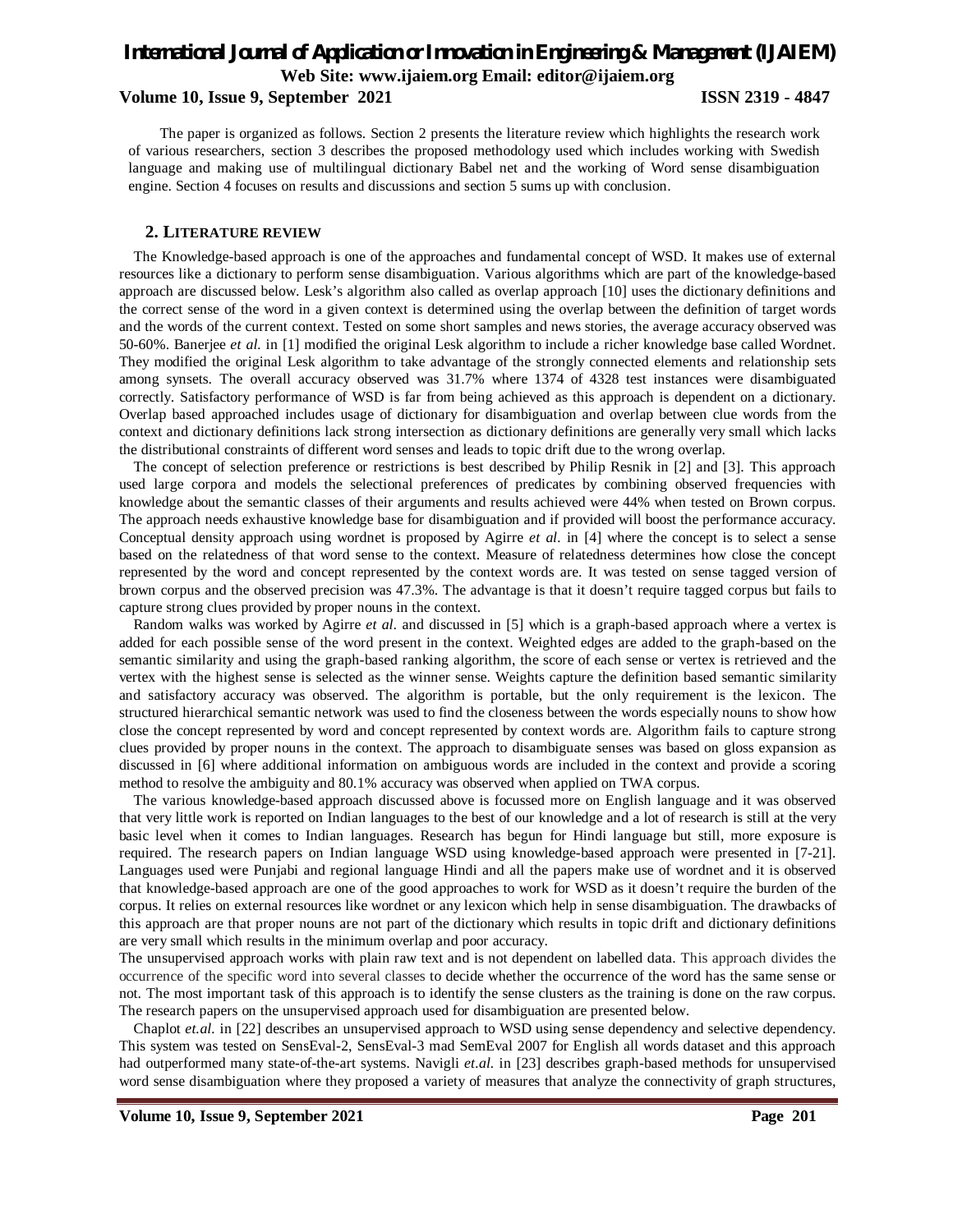#### **Volume 10, Issue 9, September 2021 ISSN 2319 - 4847**

thereby identifying the most relevant word senses. Tested on the semCor and Senseval-3, average accuracy is observed. The most famous algorithm depicting unsupervised approach was proposed by Yarowsky in [24]. The system worked with unlabelled data of English Language and the algorithm is based on constraints - which words tend to have one sense per discourse and one sense per collocation and accuracy crosses 96% for polysemy words. Automatic retrieval and clustering of similar words were discussed in [25] in which the similarity between two words is based on the information content of the single features. Hindi WSD was performed using the unsupervised approach based on the concept of network agglomeration in [26]. A sentence graph is created for a given sentence and from the sentence graph, interpretation graph is generated for each of the interpretation of the sentence. Network agglomeration is computed to identify the desired interpretation and tested on health and tourism corpus; this method yields an average accuracy of around 52%.

Chen *et al.* in [27] explored dependency knowledge for unsupervised approach and argued that existing systems are focussed on specific topics or words and broad coverage is required for WSD system. Dependency knowledge is acquired through parsing and the system was tested on SemEval 2007 dataset and achieved the performance nearly equal to the supervised setting. Nica *et al.* in [28] introduced a novel WSD algorithm to influence the performance of WSD systems in an unsupervised setting. The system was tested on Spanish language and restricted to nouns and tested on Senseval dataset. The method is easily adaptable across other languages provided a corpus of that language is available. Minkov *et al.* in [29] learned graph-based similarity measures for extracting the word synonym from a plain text that resolve the matter by calculating the similarity score which becomes difficult as every context ambiguous word is being connected to every clue word in some or other way. Multiple meanings of an ambiguous word being connected to clue words in the ontological network give a similar score. The machine fails to disambiguate due to similar score and hence does not achieve a satisfactory score for performance.

Agirre *et al.* in [30] discuss WordNet-based distributional similarity approaches on Spanish/English datasets. The authors make use of disambiguated glosses and achieved the best results for wordnet based systems on WordSim353 dataset. Distributional similarity concept was used to cover out of vocabulary words and provided the best results in an unsupervised setting. Various similarity measures are well explored by Meng *et al.* in [31]. The ambiguous word has multiple meanings and the algorithm needs to check all subtrees with different paths meanings to determine the measure and different paths may lead to similar score resulting in poor performance. From the literature review conducted for the unsupervised approach, it is observed that the accuracy of unsupervised systems is lowest as compared to the other two approaches as it works with raw untagged text which results in the formation of clusters. Two clusters may overlap in terms of similarity which may disturb the disambiguation process.

A survey of word sense disambiguation was observed for 158 languages using word embeddings and results were promising[32]. A work on Sense annotated Swedish corpus was carried out by Richard et al., where they developed new annotation tool[33]. SALDO lexicon was used to perform sense disambiguation for Swedish language and their approach showed promising results for nouns rather than verbs[34]. It is observed that not much work is reported on Word sense disambiguation in multilingual setting to the best of our knowledge and it needs to be explored using various state of the art Word sense disambiguation methods. Section 3 discusses the methodology and the working of the system.

#### **3. METHODOLOGY**

The philosophy utilizes knowledge based and unsupervised way to deal with sense disambiguation. At first we tried different things with knowledge based way to deal sense distinctions and investigated the ontological structure of Babel Net to decide the relations, for example, parent node, child node, sub class, meronyms , and so on. Synset and gloss in spite of the fact that aides in disambiguation however precision of the framework are at standard the best. The explanation is the definition of synset being too small and shine doesn't give adequate insights for disambiguation which decreases the general score. To fortify the exactness of the framework, different relations are investigated and it is seen that utilizing hypernyms, holonyms and hyponym alongside synset and gloss assists with boosting the framework precision. The dataset utilized is the unlabelled physically made corpus.

#### **3.1 Babel Net**

The Babelnet is a huge multilingual ontological network incorporating lexical semantic and syntacticknowledge from various languages [1]. Section 3.3 represents theworking of Word sense disambiguation with the algorithm for the same.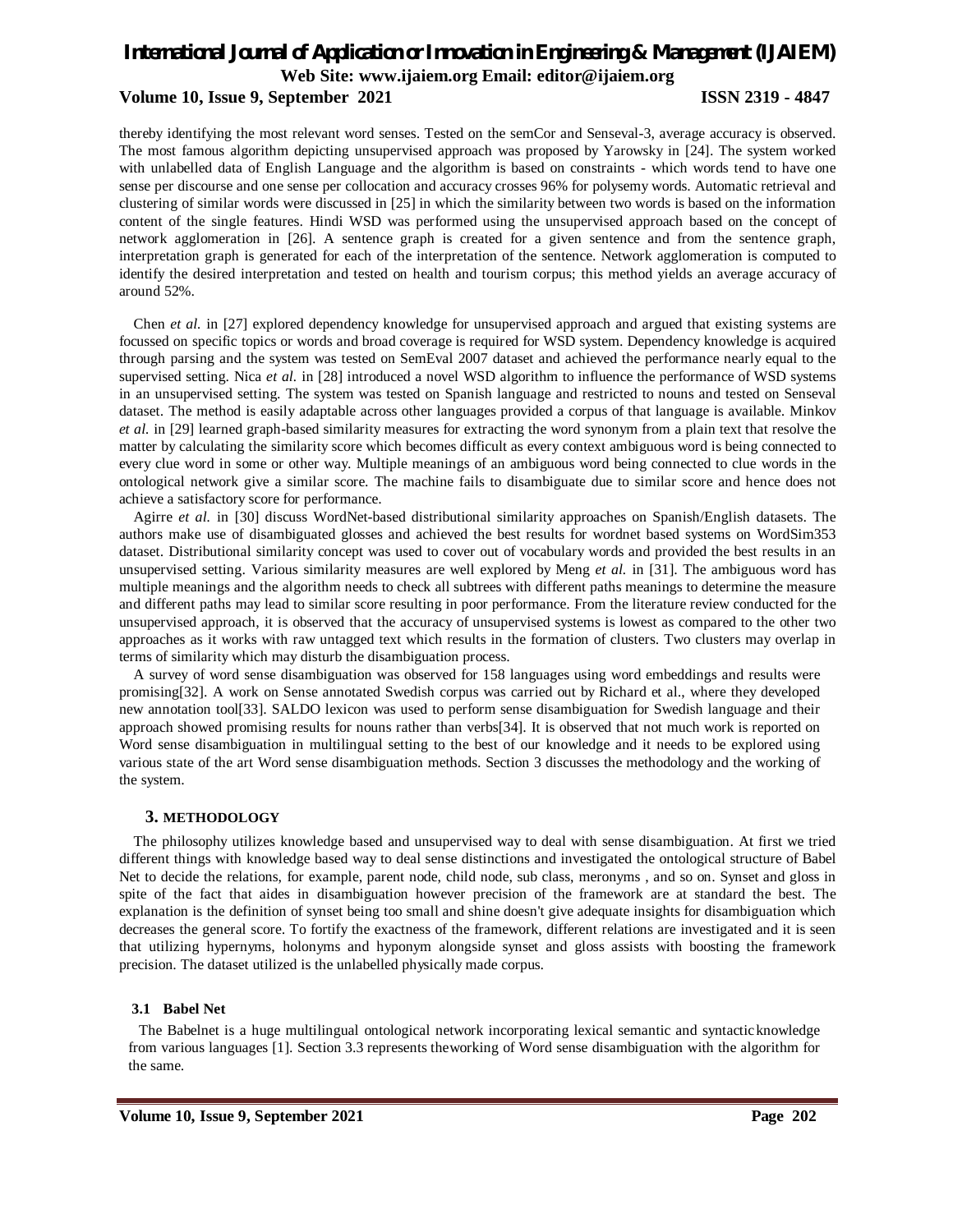#### **Volume 10, Issue 9, September 2021 ISSN 2319 - 4847**

#### **3.2 Working**

The figure below represents the knowledge based approach to word sense disambiguation.





The methodology works by accepting input in Swedish language and exploring dictionary synset, gloss and various other relations such as hypernym, holonym and hyponym. The Babel Net displays the score of each value retrieved which helps in disambiguation and works towards improving the accuracy of the system. Various features of senses are explained below.

a) Hypernym:Each listed hypernym is superordinate to this word. This word's referent is (one of) the kind(s) of things each hypernym refers to. For example,placental is a hypernym of bat;

b) Hyponym: Each listed hyponym is subordinate to this word. For example,hen is a hyponym of bird; the bird is a hyponym of avertebrate;

c) Holonym: Each listed holonym has this entry's referent as a part of itself; this entry's referent is part of each listed holonym. For example,forest is a holonym of a tree (forests contain trees); The tree is a holonym of bark; The body is a holonym of an arm which is a holonym of elbow.

The working begins by representing a sentence in terms of a sequence of words  $\mu$  and the different senses of the ambiguous word *t* are collected in *S* represented as synonym set from the BabelNet. Context words are collected in *Ctx* which includes all the words other than the target word *t*. Context words are the clue words which helps in sense disambiguation. A feature bag is generated which represents the ontological features such as Hypernym, Holonym and Hyponym of context words from the BabelNet. Ontological features of the target word are not considered as synset definition of target word is sufficient for disambiguation and features of target word generates too many scores which complicate the task. Feature bag of context words generates a score for each feature of the sense. The score represents the distance of the target word from the clue word in the ontology represented as a graph The generated score is added to the score of the synset of the target word. This generates a ΔScore and the minimum distance is calculated to represent the correct sense which is the global score returned as the answer.

#### **3.3 Scoring distribution**

Scoring distribution is calculated using the Inverse path length sum measure which scores each senseby summing over the inverse length of all paths which connect it to other senses in the graph.

scorej= 
$$
p \in paths(sj) \frac{1}{e^{length(p)-1}} \sum
$$
 (1)

where paths(sj) is the set of simple paths connecting sj to the senses of other context words. Length (p) is the number of edges in the path p and each path is scored with the exponential inverse decay of the path length. Section 4 represents the results and observations and error analysis. The scores received for beach water sense disambiguation are presented below

strand vatten 0 strand 0.1875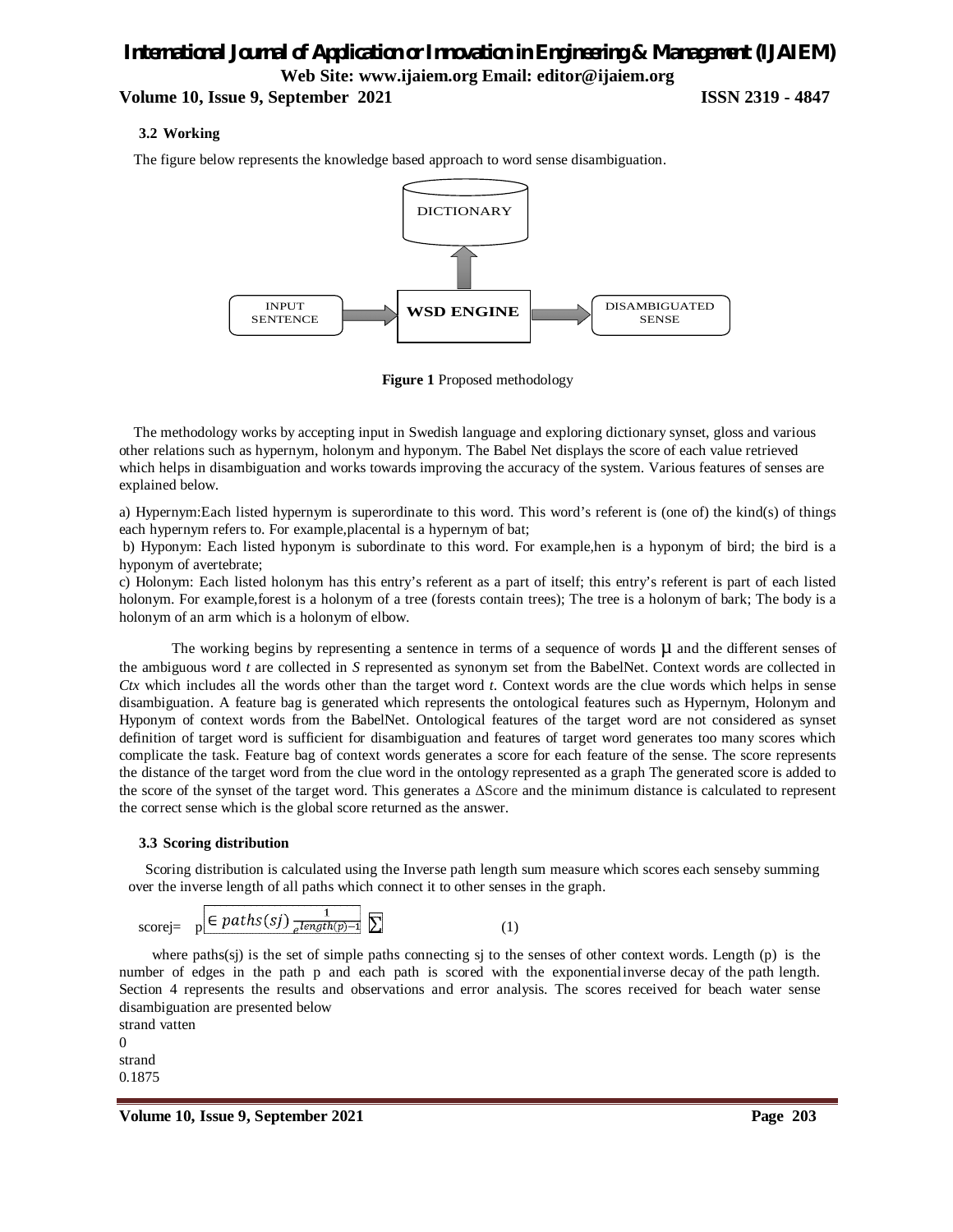# *International Journal of Application or Innovation in Engineering & Management (IJAIEM)*

**Web Site: www.ijaiem.org Email: editor@ijaiem.org**

**Volume 10, Issue 9, September 2021 ISSN 2319 - 4847**

0.375 bn:00009263n An area of sand sloping down to the water of a sea or lake 1 vatten 0.15625 0.3125 bn:00011766n The part of the earth's surface covered with water (such as a river or lake or ocean) 1 vatten 0.125 0.25 bn:00042379n Binary compound that occurs at room temperature as a clear colorless odorless tasteless liquid; freezes into ice below 0 degrees centigrade and boils above 100 degrees centigrade; widely used as a solvent

#### **4. RESULTS AND OBSERVATIONS**

The snapshot of lexical sample task used for our experiments is represented below in Table 1and results followed by a discussion for each of the experiments. The goal of our experiments is to initially establish a competitive baseline using unsupervised learning algorithms and the best combination of features that yield the highest accuracy to boost the disambiguation system. WSD framework evaluation is performed on a manually created corpus for Swedish language consisting of polysemous nouns, for the Swedish lexical sample task.

|       | Table 1: Ambiguous words |  |
|-------|--------------------------|--|
| Sr.No | <b>SWEDISH</b>           |  |
| 1     | Arm (arm)                |  |
| 2     | pommes frites (chips)    |  |
| 3     | Fladdermus(Bat)          |  |
| 4     | Bank                     |  |
| 5     | strand vatten (water)    |  |
| 6     | Kran(Crane)              |  |
| 7     | Aska(ash)                |  |
| 8     | <b>Stock</b>             |  |
| 9     | Pen(penna)               |  |
| 10    | Träd(Tree)               |  |

Features of Babelnet senses are extracted from the synset(S), the gloss of synset member, hypernymy, hyponymy, synset gloss of Hypernymy-hyponymy relation , holonymy and gloss of holonymy. We tested these features on several instances and results are represented by taking the maximum of the global scores received. It is observed from the table above that combining all the features of BabelNet senses gives us an improved accuracy of 50%. The results after combining various relations are presented below in table 2.

| <b>Table 2:</b> Performance analysis using BabelNet features |                     |               |  |
|--------------------------------------------------------------|---------------------|---------------|--|
| <b>Features</b>                                              | <b>Global Score</b> | Accuracy in % |  |
| Synset                                                       | 0.0869              | 20            |  |
| Gloss                                                        | 0.1254              | フフ            |  |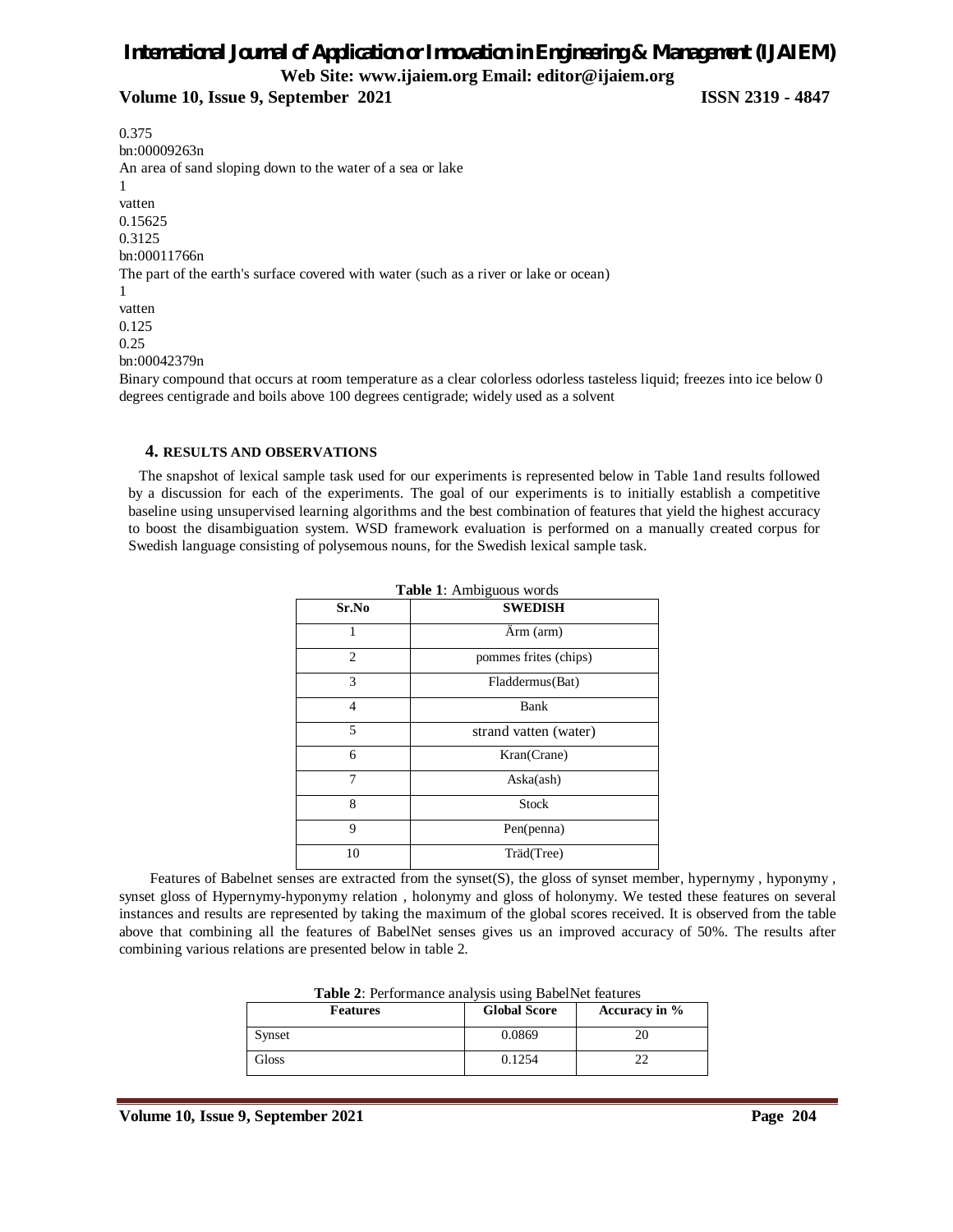**Volume 10, Issue 9, September 2021 ISSN 2319 - 4847** 

| Synset and Gloss                 | 0.6532 | 23 |
|----------------------------------|--------|----|
| Hypernym                         | 0.1112 | 20 |
| Hyponym                          | 0.5642 | 30 |
| Holonym                          | 0.6323 | 30 |
| Hypernym and Holonym             | 0.2525 | 35 |
| Holonym and Hyponym              | 0.4323 | 38 |
| Hypernym and Hyponym             | 0.4125 | 40 |
| Hypernym, Holonym and Hyponym    | 0.6987 | 45 |
| Synset, Gloss, Hypernym, Holonym | 0.6989 | 50 |
| and Hyponym                      |        |    |

To obtain a superior comprehension concerning why the framework neglected to disambiguate in certain cases and how the outcomes could be improved, we played out an itemized investigation of our test sentences. This showed that there are various explanations for the same as the lacking of context clues, relations such as ancestors and predecessors were drifted apart which failed the disambiguation and undetected multi-word articulations. In some cases we didi not receive the relations which gave a reduced score. The conclusions and future scope are represented in section 5.

#### **5. CONCLUSIONS AND FUTURE SCOPE**

The ontological structure of the dictionary using the knowledge-based approach also boosts the disambiguation accuracy and observed an overall accuracy of 50%. Limitations of the dictionary-based approach and lack of world knowledge leads to the creation of word and sense embeddings which are useful in NLP for disambiguation task as it gives promising results. The results discussed showed that sense embeddings after sense bag creation helped to improve the disambiguation accuracy and came close to baseline accuracy

#### **References**

- [1] Banerjee S., Pedersen T.; "An adapted Lesk algorithm for word sense disambiguation using WordNet.", Computational linguistics and intelligent text processing, Springer Berlin Heidelberg, 2002, pp. 136-145.
- [2] Resnik P.; "Selection and information : A class based approach to lexicalrelationships.", IRCS Technical Reports series, 1993.
- [3] Resnik P.; "Using information content to evaluate semantic similarity in a taxonomy." arXiv preprint cmplg/9511007, 1995.
- [4] Agirre E., Herriko E., Rigau G.; "Word sense disambiguation using conceptual distance.", COLING 96 Proceedings of the 16<sup>th</sup> conference on Computational linguistics, Volume 1, pp. 16-22, 1996.
- [5] Agirre., Lacella O., Soroa A.; " Random walks for knowledge based word sense disambiguation", Association for Computational Linguistics, 2014, pp 57-84.
- [6] Fard M., Fakhrahmad S.,Sadreddini M.; "Word sense disambiguation based on gloss expansion", Conference on Information and knowledge technology(IKT), 2014.
- [7] Singh S., Siddiqui T.; "Role of Semantic Relations in Hindi Word Sense Disambiguation." Procedia Computer Science 46 , 2015 pp. 240-248.
- [8] Agarwal M., Bajpai J.; "Correlation based Word Sense Disambiguation." Contemporary Computing (IC3), 2014 Seventh International Conference on. IEEE, 2014.
- [9] Singh S., Singh V, Siddhiqui T., "Hindi WSD using semantic related measures", Springer, 2013, pp. 247- 256.
- [10] Jain A, Yadav S., Tayal D.; "Measuring context-meaning for open class words in Hindi language." Contemporary Computing (IC3), 2013 Sixth International Conference on. IEEE, 2013.
- [11] Singh S., Siddiqui T.; "Evaluating effect of context window size, stemming and stop word removal on Hindi word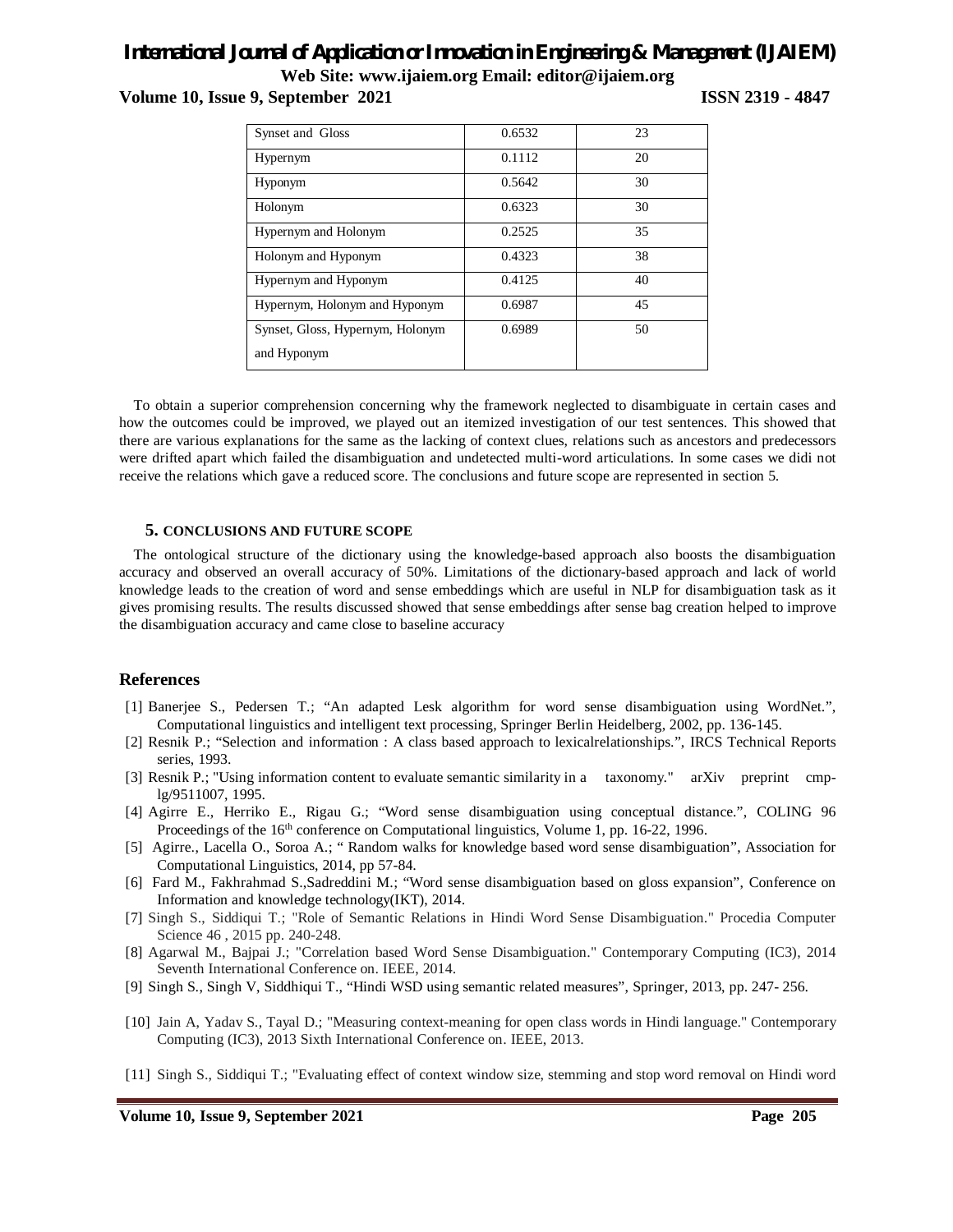#### **Volume 10, Issue 9, September 2021 ISSN 2319 - 4847**

sense disambiguation.", Information Retrieval & Knowledge Management (CAMP), 2012 International Conference on. IEEE, 2012.

- [12] Sinha M., Kumar M., Pande P., Kashyap L., Bhattacharya P., "Hindi word sense disambiguation." International Symposium on Machine Translation, Natural Language Processing and Translation Support Systems, Delhi, India. 2004.
- [13] Sawhney R., Kaur A.; "A modified technique for word sense disambiguation using Lesk algorithm in Hindi language", International conference on Advances in Computing, communications and informatics (ICACCI), IEEE, December 2014.
- [14] Yadav P., Vishwakarma S.; " Mining association rules based approach for Hindi Language", International Journal of Emerging Technology and advanced Engineering, Volume 3, Issue 5, May 2013.
- [15] Bala P.; "Knowledge based approach for word sense disambiguation using Hindi Wordnet", The International Journal of Engineering and Science(IJES), Voume 2, Issue 4, pp 36-41.
- [16] Naskar S., Bandopadhyay S.; " Word sense disambiguation using extended Wordnet and Lesk approach", International conference on computing: Theory and applications (ICCTA 2007), IEEE, 2007.
- [17] Sharma P., Joshi N.; " Knowledge based Method for word sense disambiguation by using Hindi wordnet", Engineering, Technology and Applied science research, Volume 9, No. 02,2019.
- [18] Gautam C., Sharma D.; "Hindi word sense disambiguation using Lesk approach on Bigram and Trigram words", Proceedings of the International conference on Advances in information communication Technology and computing, Aug 2016, pp. 1-5.
- [19] Pooja S., Nisheet J.; "Design and development of knowledge-based approach for WSD by using wordnet for Hindi",International Journal of Innovative Technology and Exploring Engineering (IJITEE) January 2019, Volume-8 Issue-3,
- [20] Singh J., Singh I.; "Word sense disambiguation: enhanced Lesk approach in Punjabi language", International Journal of Computer, 2015.
- [21] Jain S., Jain N., Tammewar A., Bhat R., Sharma D.; " Exploring semantic information in Hindi wordnet for Hindi dependency parsing", International joint conference on Natural language processing, October 2013, pp. 189-197.
- [22] ChaplotD., Bhattacharyya P., Paranjape A.; "Unsupervised Word Sense Disambiguation Using Markov Random Field and Dependency Parser." *In AAAI*, pp. 2217-2223, 2015.
- [23] [49] Navigli R.,Lapata M.; "Graph Connectivity Measures for Unsupervised Word Sense Disambiguation." *IJCAI*, 2007.
- [24] Yarowsky D; "Unsupervised WSD rivalling supervised methods.", *Proceedings of the 33rd Annual Meeting of the Association for Computational Linguistics, Massachusetts Institute of Technology*, Cambridge, MA., 1995.
- [25] Lin D; "Automatic retrieval and clustering of similar words.", *Proceedings of the 17th International conference on Computational linguistics*-Volume 2. Association for Computational Linguistics, 1998.
- [26] Jain A.,Lobiyal D.; "Unsupervised Hindi word sense disambiguation based on network agglomeration." *Computing for Sustainable Global Development (INDIACom), 2nd International Conference on. IEEE*, 2015.
- [27] Chen P., Ding W., Bowes C., Brown D.; " A fully unsupervised word sense disambiguation method using dependency knowledge", *Human Language technologies: The 2009 Annual conference of the North American Chapter of the ACL*, June 2009, pp. 28-36.
- [28] Nica L., Montoyo A., Vazquez S., Marti M.; "An unsupervised WSD algorithm for a NLP system", *International conference on Application of Natural Language to information systems*, 2004, pp. 288-298.
- [29] Minkov E., Cohen W.; "Graph based similarity measures for Synonym extraction from parsed text", *Workshop proceedings of Text graph-7, Association for computional Linguistics*, 2012,pp 20-24.
- [30] Agirre E., Alfonseca E., Hall K., Kravalova J., Pasca M., Soroa A.; 2009, "A study of similarity and relatedness using distributional and wordnet based approaches", *Human language Technologies: The 2009 Annual conference of the North American Chapter of the ACL*, 2009, pp. 19-27.
- [31] MengL., Huang R.,Gu J., 2013, "A review of semantic similarity measures in wordnet", *International Journal of Hybrid Information Technology,*Vol 6, No. 1.
- [32] Varvara L., Denis Teslenko , Artem Shelmanov , Steffen Remus , Dmitry Ustalov , Andrey Kutuzov , Ekaterina Artemova , Chris Biemann , Simone Paolo Ponzetto , Alexander Panchenko; "Word Sense Disambiguation for 158 Languages using Word Embeddings Only", Proceedings of the 12th Conference on Language Resources and Evaluation (LREC 2020), pages 5943–5952 Marseille, 11–16 May 2020.